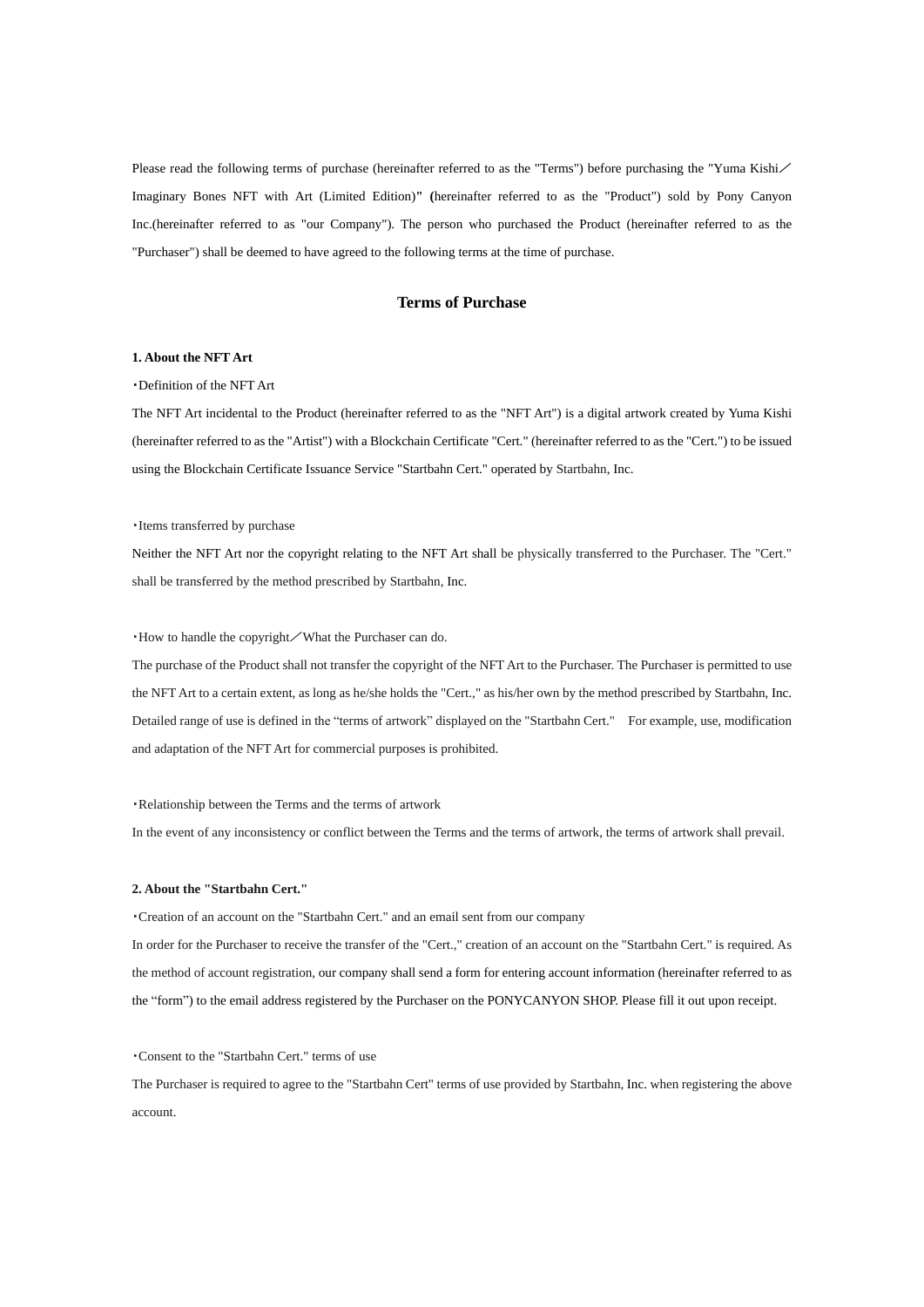#### "Startbahn Cert." terms of use:

[\(https://help.cert.startbahn.io/hc/ja/articles/360048551014-Startbahn-](https://help.cert.startbahn.io/hc/ja/articles/360048551014-Startbahn-Cert-%E5%88%A9%E7%94%A8%E8%A6%8F%E7%B4%84)[Cert-%E5%88%A9%E7%94%A8%E8%A6%8F%E7%B4%84\)](https://help.cert.startbahn.io/hc/ja/articles/360048551014-Startbahn-Cert-%E5%88%A9%E7%94%A8%E8%A6%8F%E7%B4%84)

### ・Provision of Account Information

The "Cert." shall be transferred from the Artist account to the Purchaser's account in accordance with the prescribed procedures of Startbahn, Inc. The Purchaser's information that our company collects through the form shall be provided to the Artist solely for the purpose of identifying the Purchaser and transferring the "Cert." Our company shall promptly destroy this information after providing it to the Artist.

### ・Completion of transfer work

The estimated time required to transfer the "Cert." from the Artist to the Purchaser is 1-2 weeks after the form is filled out.

#### ・Reselling after purchase, etc.

After purchase, the NFT Art can be resold in accordance with the "Startbahn Cert." terms of use and other methods specified by Startbahn, Inc. It should be noted that the NFT Art is set so that the profit return goes to the Artist in such case. When the NFT Art is re-sold, the Purchaser who sells it shall pay the Artist the profit return in accordance with the "terms of artwork."

### **3. Disclaimer**

・Our company shall not guarantee that the Artist currently and in the future has copyright or other legitimate authority in granting the Purchaser a license to use the NFT Art under the terms of artwork.

・If the information required by our company is not completely provided in the form, thereby making it impossible to transfer the "Cert.," our company and the Artist shall assume no responsibility for it. The same shall apply to the case where any information contrary to facts is entered in the form.

・The specification of the Startbahn service ("Startbahn Cert." and blockchain networks used in the service.) are subject to change in the future. Our Company shall not guarantee the permanence or persistence of the said company or its services.

・Our Company shall not be liable for any damages caused by natural disasters, civil wars, disturbances or any other force majeure (including the implementation of hard-fork related to the blockchain used in the "Startbahn Cert.," decryption, and other matters derived from the technology used by NFT.).

・Our company shall not be liable for handling of "Cert." by the Purchaser (Including resale to third parties and other transactions.) or any dispute with a third party arising therefrom.